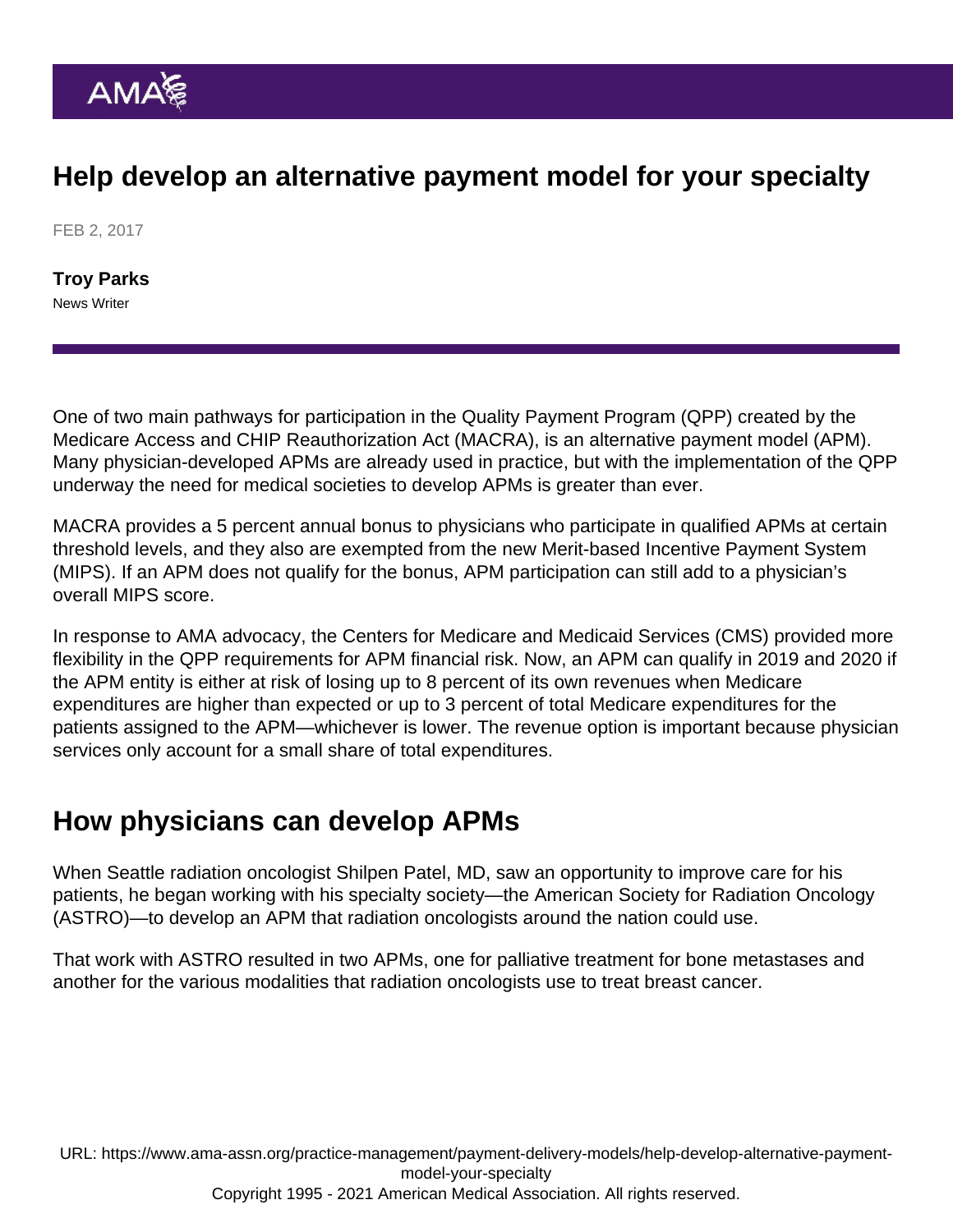"One of the things I like about our group is that it's a bunch of working physicians who see patients every day, and we're all kind of in the trenches," Dr. Patel told AMA Wire® last year. "We have a pretty wide variation in terms of different practices represented to make sure that this is going to work for everybody at the end of the day."

Another physician who worked through her specialty society to develop an APM is Robin Zon, MD, an oncologist and member of the American Society of Clinical Oncology's (ASCO) payment reform and implementation workgroups. Dr. Zon had a hand in developing the [patient-centered oncology payment](https://www.ama-assn.org/practice-management/payment-delivery-models/new-pay-model-allows-physicians-closely-manage-cancer) [model,](https://www.ama-assn.org/practice-management/payment-delivery-models/new-pay-model-allows-physicians-closely-manage-cancer) which covers intensive care management, coordination and supportive services that can reduce complications of chemotherapy that often lead to emergency visits and hospital admissions.

## A five-step process

When physicians, through their specialty societies, approach the development of an APM to address specific patient conditions, the AMA has recommended a five-step process:

- 1. Establish a committee of physicians who are willing to spend the time.
- 2. Identify specific opportunities to improve patient care that are likely to result in specific types of spending reductions, and identify the specific barriers in existing payment systems.
- 3. Identify the payment changes needed to overcome those barriers. Not all APMs actually overcome the barriers, and some have unintended consequences that can create new problems.
- 4. Analyze whether the benefits for patients and the savings for payers and patients are sufficient to justify any costs associated with appropriate payment changes.
- 5. Design a payment model that removes the barriers to improving care so that physicians can improve outcomes for patients and achieve savings for payers.

There are many areas where physicians can find ways to improve care and reduce spending through an APM. Some examples of work underway by specialty societies to develop APMs for patient conditions include:

### Angina (stable)

- Reduce unnecessary use of stress tests and cardiac imaging
- Help patients quickly and accurately determine the causes of chest pain and their risk of heart attack

### Chronic kidney disease

Slow progression to end-stage renal disease and improve treatment planning

URL: [https://www.ama-assn.org/practice-management/payment-delivery-models/help-develop-alternative-payment](https://www.ama-assn.org/practice-management/payment-delivery-models/help-develop-alternative-payment-model-your-specialty)[model-your-specialty](https://www.ama-assn.org/practice-management/payment-delivery-models/help-develop-alternative-payment-model-your-specialty)